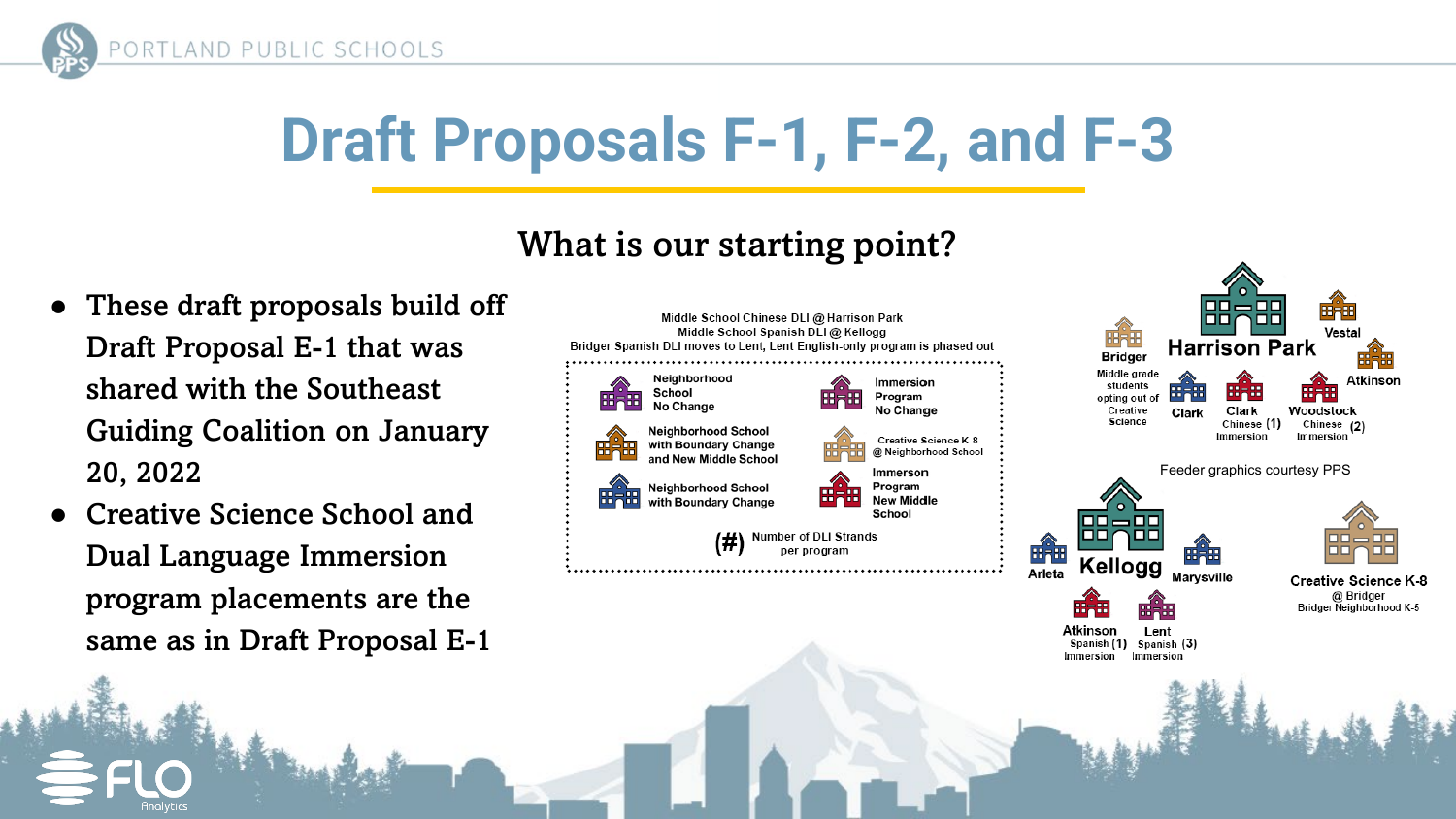

### What's new/different?

- We received specific feedback from Southeast Guiding Coalition members on K-5 boundary changes
	- Marysville-to-Lent area (MV-LT-02 in E1 between  $82<sup>nd</sup>/Holgate/Poster/86<sup>th</sup>$ ) is back at Marysville
	- Atkinson-to-Creston area (AT-CR-01 in E1 between  $52<sup>nd</sup>/Powell/Woodward/56<sup>th</sup>)$  is back at Atkinson
	- Lewis-to-Woodstock area (LW-WS-01 in E1 between 41<sup>st</sup>/Woodstock/Henry/52<sup>nd</sup>) is back at Lewis, south of Carlton
	- Lewis-to-Whitman area (LW-WT-02 in E1 between  $52<sup>nd</sup>/Flavel/District Boundary/57<sup>th</sup>)$  expanded north from Flavel to Duke (reflects the LW-WT-01 area seen in earlier draft proposals)
- These changes created cascading enrollment imbalances that are being addressed with new K-5 boundary changes to ensure robust enrollment at elementary schools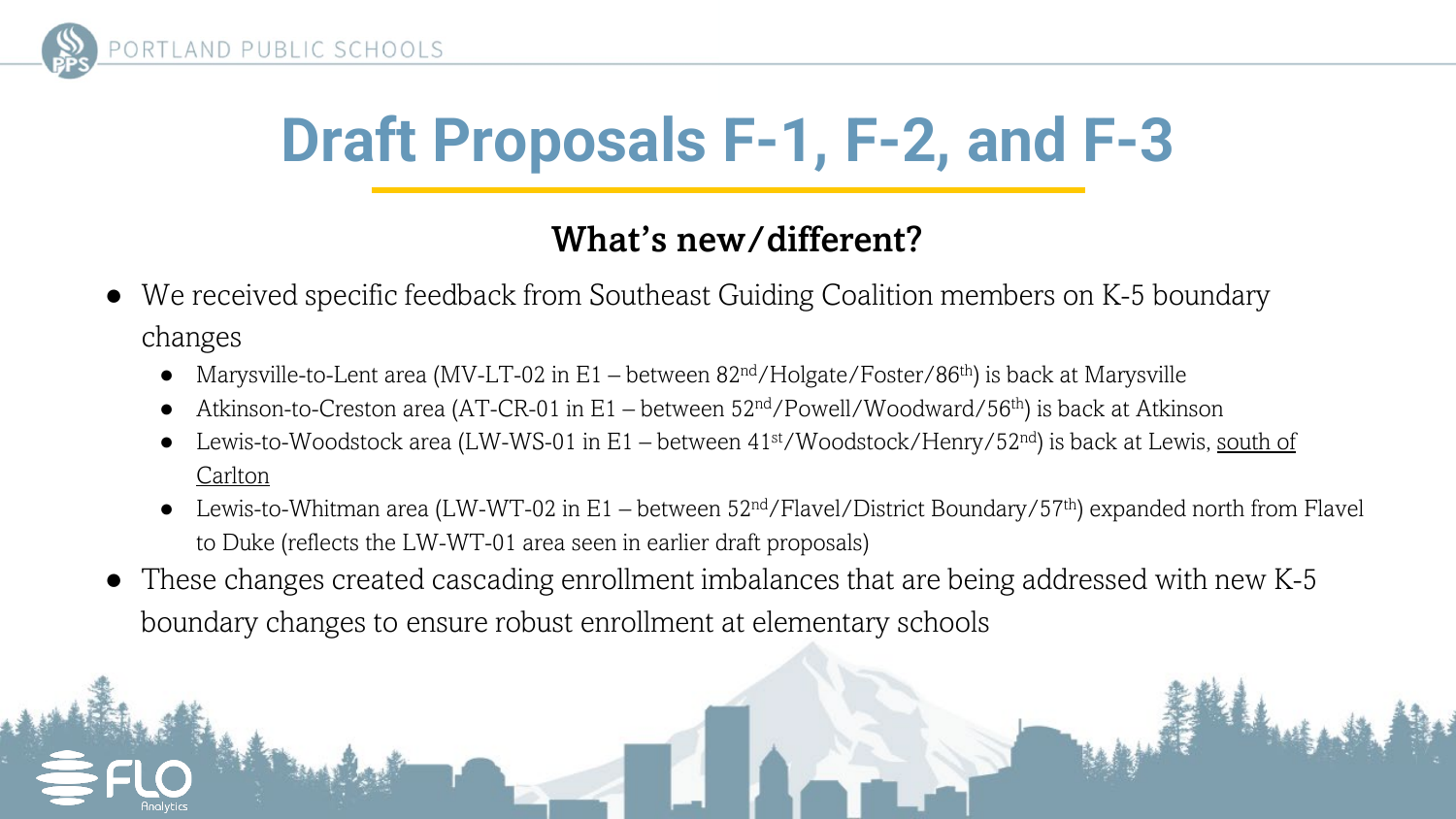

### What's new/different?

SEGC-requested changes from Draft Proposal E-1

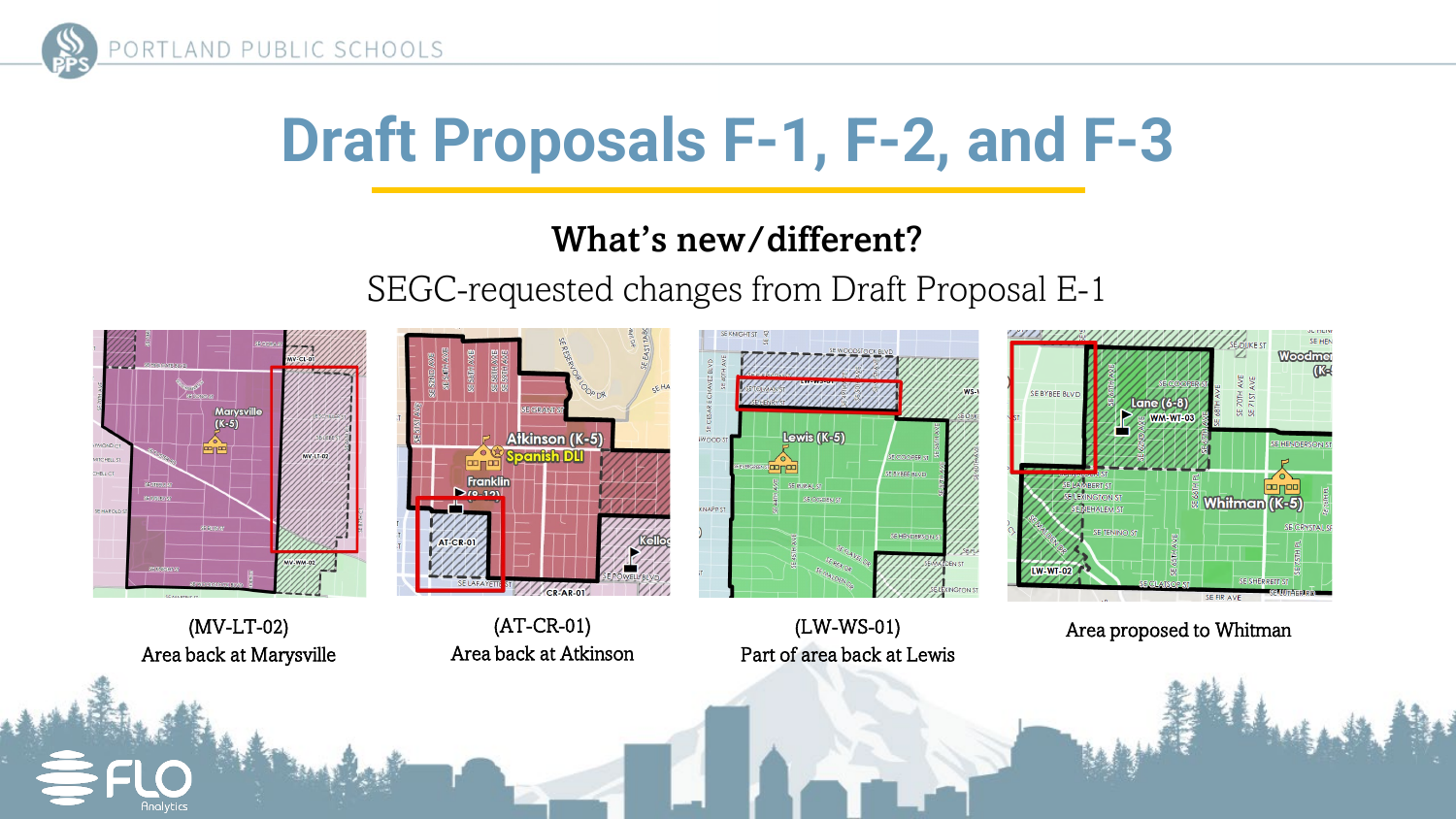

#### Contrasting Draft Proposal F Series

- The only differences between F-1, F-2, and F-3 are middle school boundaries
- **Draft Proposal F-1:** Splits Lewis neighborhood between Lane and Sellwood at 45<sup>th</sup> Ave. Would put Lane enrollment at ~520 and Sellwood enrollment at ~470.
- **Draft Proposal F-2:** Splits Arleta neighborhood between Lane and Kellogg boundary at Foster Road. Would shift  $\sim$ 110 students from Kellogg into Lane, putting Lane's enrollment at  $\sim$ 570 and Kellogg's enrollment at ~580. This allows us to keep Lewis in the Sellwood feeder pattern and puts Sellwood enrollment at  $\sim$ 530.
- **Draft Proposal F-3:** Feed Woodstock neighborhood to Lane instead of Hosford and keep Lewis as a feeder to Sellwood. Would put Lane enrollment at ~600, Sellwood enrollment at ~530, and Hosford enrollment at  $~1480$ .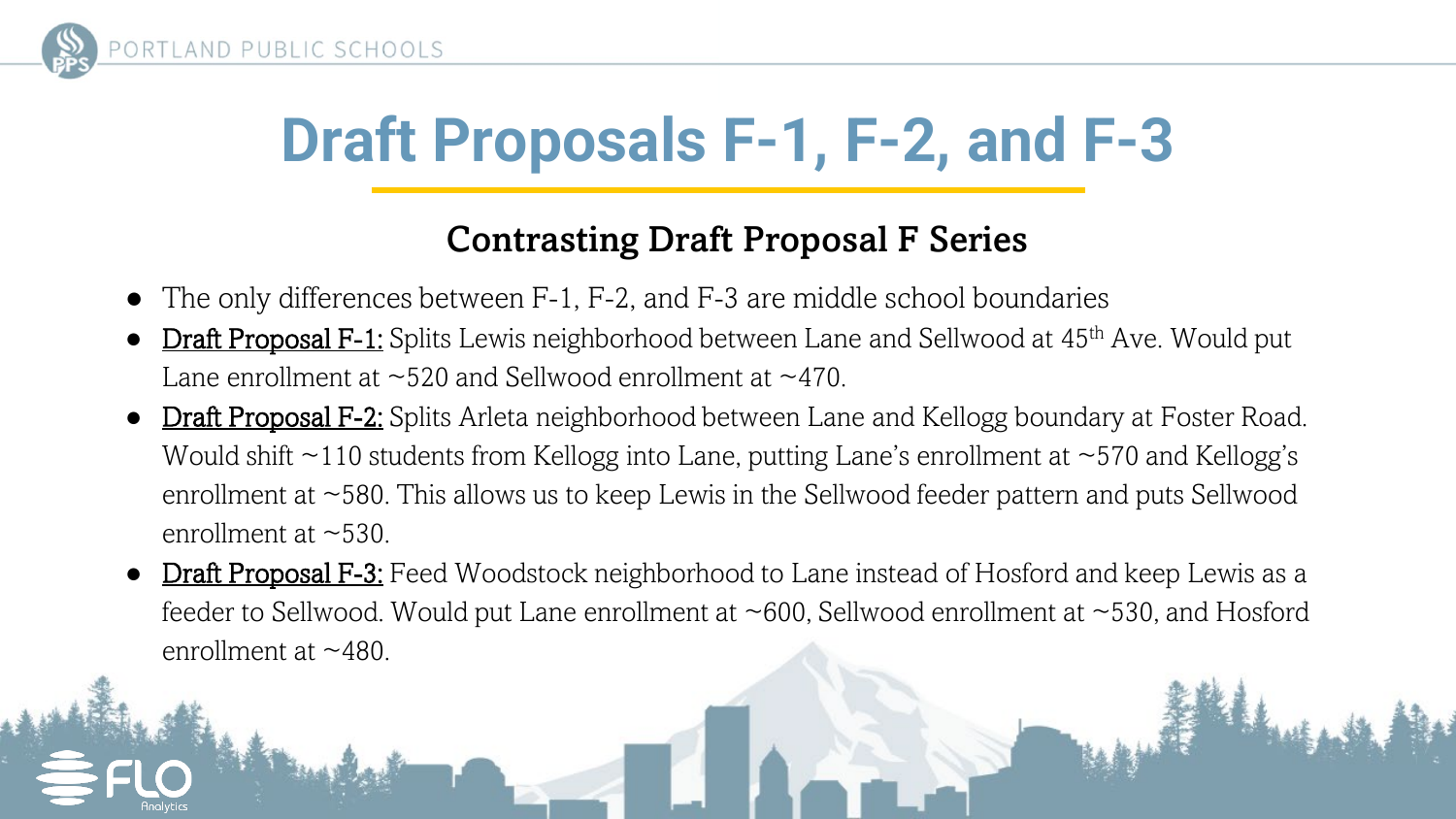

## **Draft Proposal F-1 Racial Equity Impact**

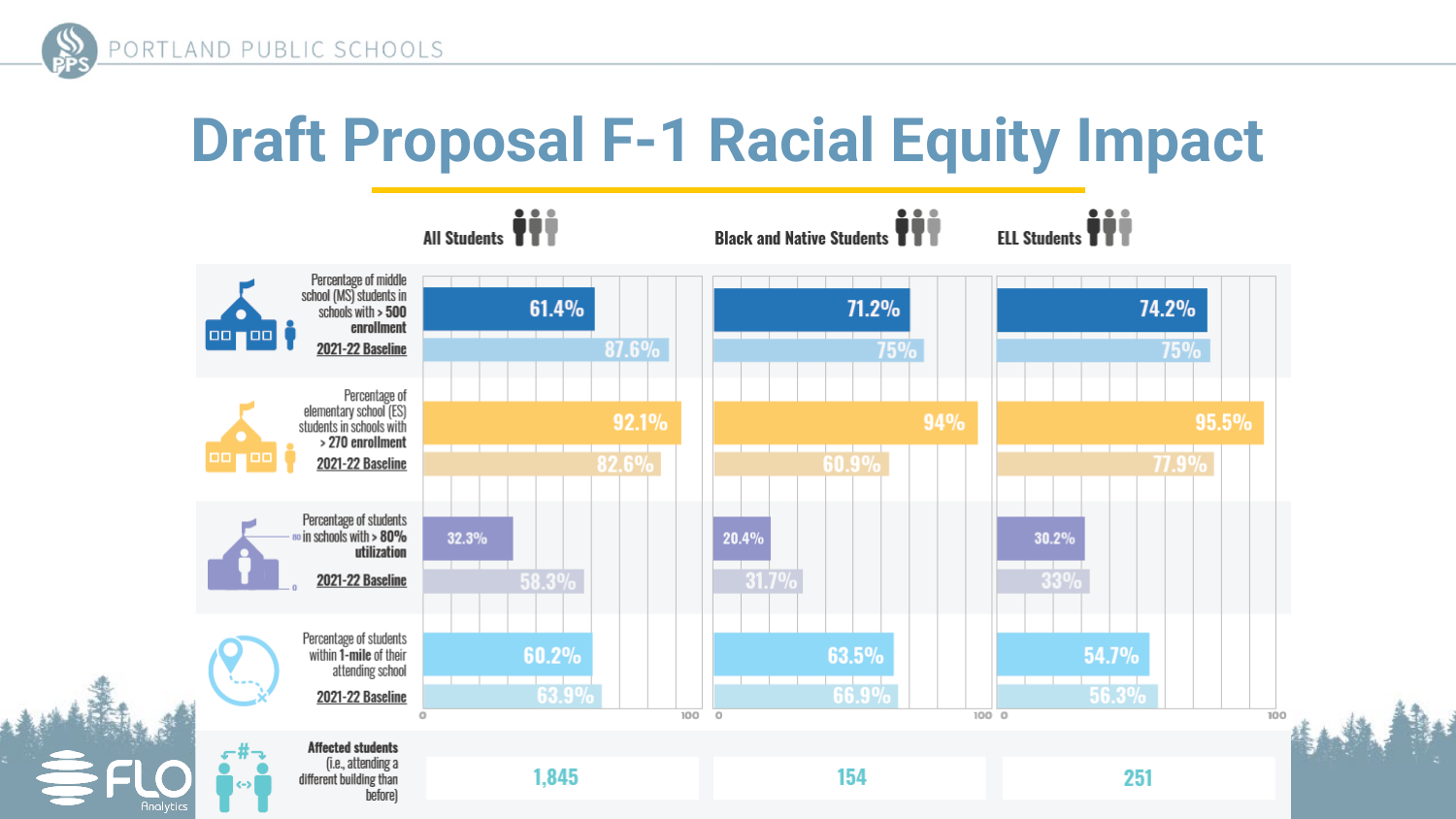

## **Draft Proposal F-2 Racial Equity Impact**